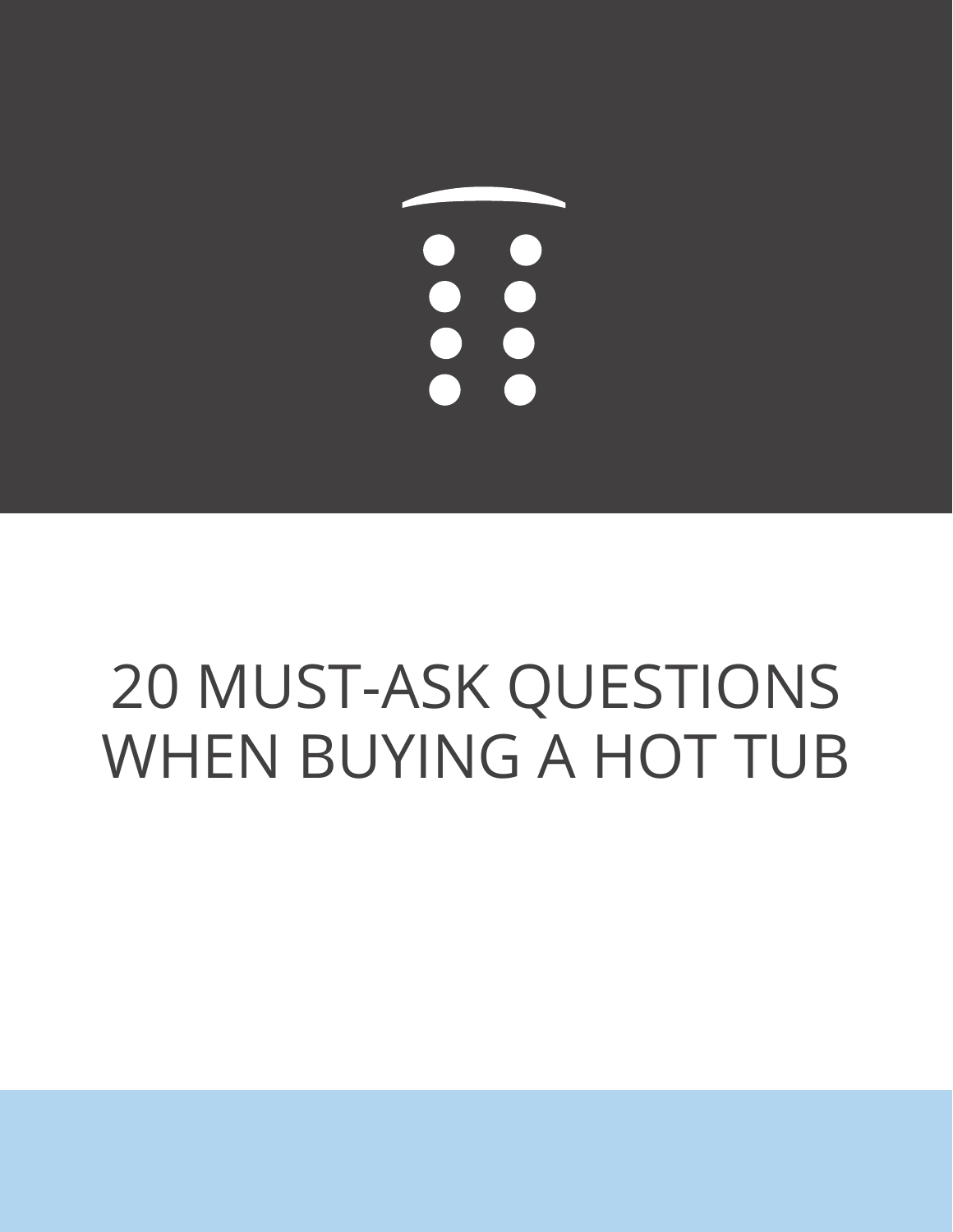# **1. How long has your dealership been in business?**

Nobody wants to deal with a "fly by night" retailer that may or may not be in business next year. If a dealership has put time and effort into building a reputable business, then their spas generally match their reputation.

### **2. Is this brand produced by a reputable manufacturer?**

Just as there can be a range in commitment and quality among retailers, reputations among manufacturers vary as well. You want to make sure you're purchasing a spa that is made by an established, reputable company with proven performance and customer satisfaction ratings.

### **3. Where is the hot tub made?**

Some hot tubs are made in countries known for cheap labor and few environmental regulations in order to decrease production costs. It is wise to beware of these hot tubs made outside of the U.S. and Canada where



quality control is often less strict. Without a focus on workers' rights, turnover tends to be high; and a less experienced staff translates into a much lower quality product.

# **4. What is the hot tub interior made of?**

Most quality hot tubs are made with acrylic. Acrylic is a hard durable plastic that is resistant to chemical and UV damage. Some cheaper hot tubs are made of rotary molded plastics, like a kayak or portable table. Ask your dealer which brands offer the best quality and which brands to steer away from.

# **5. What is the cabinet made of?**

In older spas, cabinets were often made of wood. Today, most quality cabinets are made of a durable synthetic material. The cabinet will be exposed to the elements and probably a bit of moisture and steam. If it isn't something durable, it can lead to a lot of maintenance, fading, warping, replacement issues, and headaches.

# **6. What is the spa's internal frame made of?**

A lot of manufacturers still use wood to construct their frames. A few use metal. But even treated lumber or metal will not last very long out in the elements and in a humid spa environment. Look for a manufacturer that uses a composite or an ABS frame to cut way back on future maintenance and repair costs.

# **7. How is the spa insulated?**

Some hot tubs are wrapped in blanket insulation. Others have cabinets that are filled with polyurethane foam insulation. Generally, spas fully filled with polyurethane retain more heat, use less energy, and are less expensive to run. However, the polyurethane can hide tub connections and make them more difficult to service if they should start to leak. Look for a manufacturer that uses more efficient plumbing with less pipe and shell perforations which will reduce the probability of a leak ever forming.

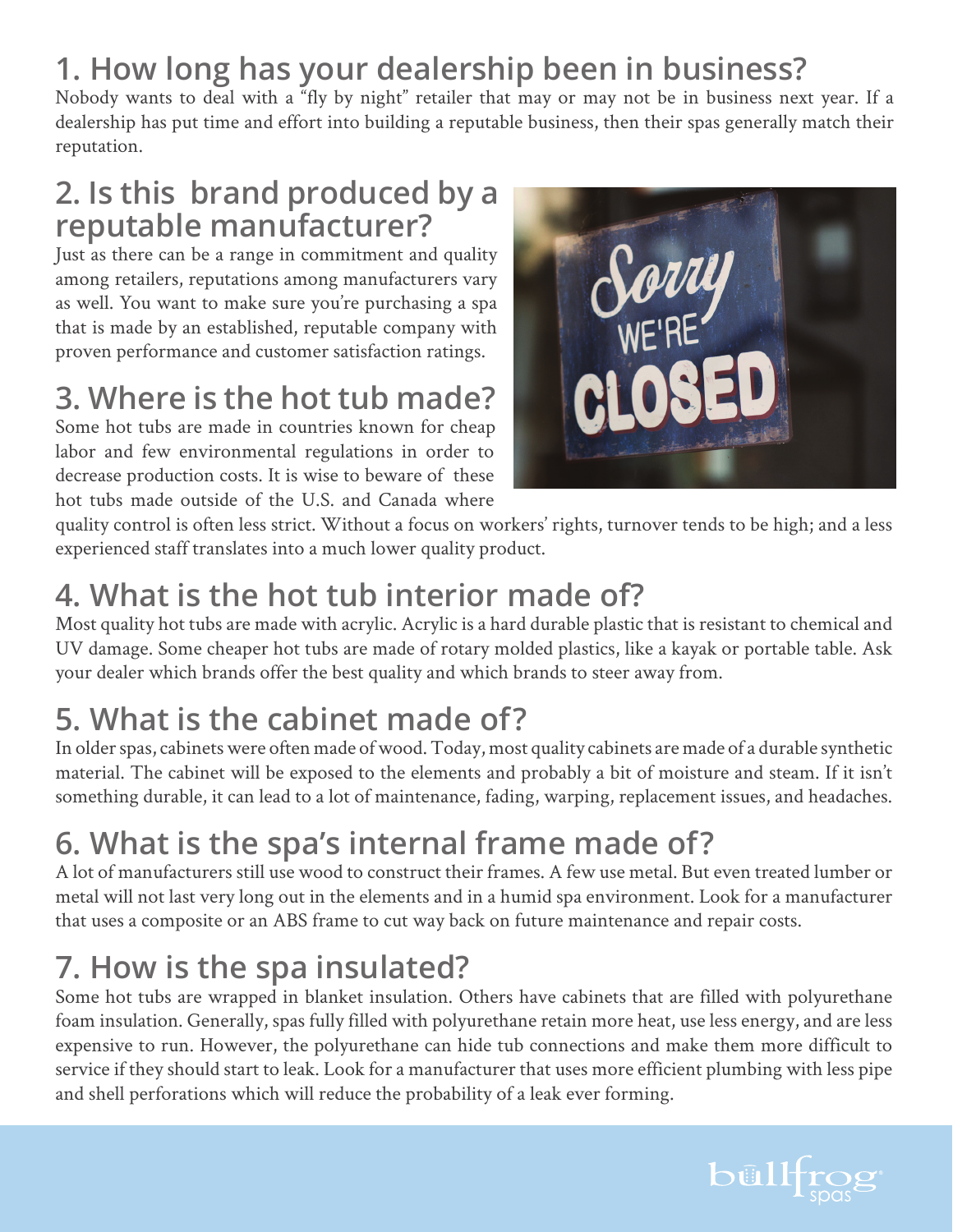# **8. How does the pump(s) affect hot tub performance?**

Besides horsepower, the number and placement of pumps makes a difference to power and consistency of a spa's jet performance. Pumps can also make a difference to energy efficiency and overall volume of the spa while it's in use.

# **9. What type of water care system does it use?**

There are a few types of water care systems including direct chemical application (most common), cartridge systems, ultraviolet/ozone sanitizers, and salt chlorine generators. Ozone and UV are supplemental filtration systems. These systems help the chemical systems keep the water sanitized. Salt water systems operate by converting salt compounds into chlorine. The salt can be corrosive to the pump and seals and can decrease the life of some of the spa components.

### **10. What are the jet options and how are they unique?**

Most people purchase a spa for therapeutic purposes. If the hot tub is a one trick pony and can only shoot water out of its jets, then it won't be as useful for you. Some spas offer completely interchangeable and customized jetted massages, which will greatly add to your overall satisfaction down the road.

### **11. Do you get a lot of service calls on this model/ brand?**



A lot of times hot tub dealers have experience with a variety of brands and sell multiple brands in their store. Ask around and find out which brands they have had the least amount of problems with. They will also have a good idea which brands are good about standing behind their warranties or which ones will use loopholes to reject warranty claims.

# **12. What does the warranty look like?**

Major components of a spa often come with different warranties, so it can sometimes be difficult to compare the warranties directly. Ask which hot tub brand the dealer gets the fewest service and warranty calls on.

### **13. What is your history with replacement parts and are they readily available?**

These are the types of things that you pay for up front. Cheaper hot tubs will usually be put together with the cheapest components that can be purchased at the time of manufacture. However, a lot of the time, the replacement parts are more expensive or not even available if you need them. More expensive quality spas will have components that are well-known, easy to find, and are trusted in the pool and spa industry.

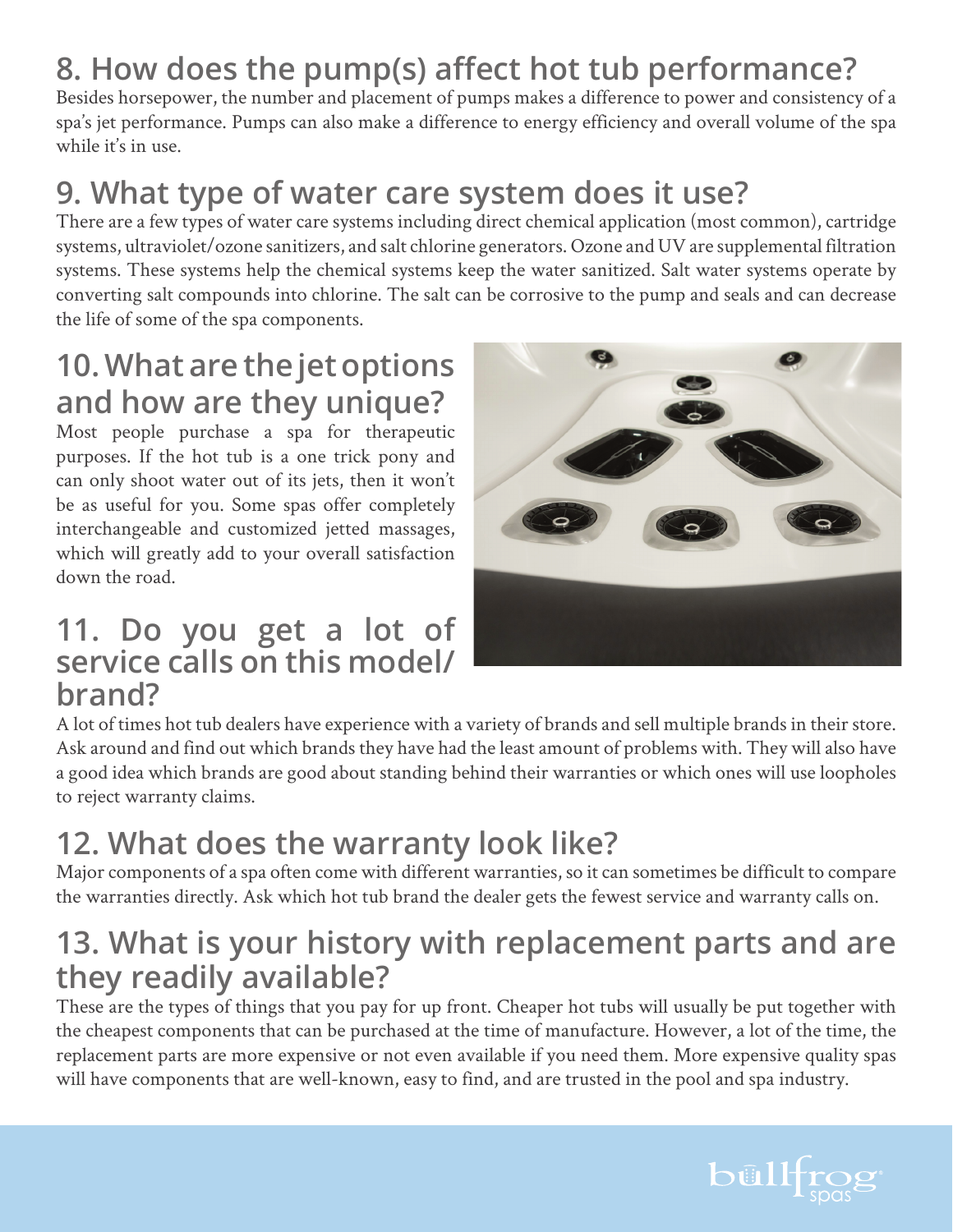# **14. Is the hot tub customizable? If so, what is the turnaround time between order and delivery?**

With most spas, you can you choose the color of the shell (interior) and cabinet (exterior) to match the style of your house and your personal tastes. A few hot tubs allow you to completely customize not only the look, but also the feel of your spa with jetted massagers that you select to suit your preferences.

# **15. What is included with a spa?**

Most hot tubs come nearly ready for immediate enjoyment. Just add water. You will need to ensure that you have the appropriate space and electrical source (dedicated 220/240v 30/50a circuit) and a nearby water source (hose). Most spas come with a cover and most spa dealers can provide a water care starter kit.

# **16. What optional accessories are available?**

Most manufacturers have an array of options and accessories that can be added to your spa. These include mobile apps, sound systems, steps, covers, cover lifters, enhanced water care systems, gazebos, in-ground installation kits, as well as numerous water features and exterior and interior lights.

# **17. How can I get references from other spa customers?**

It's important to understand what other spa owners are experiencing. Look for product and company reviews on the websites of major spa brands. Also, your relationship with your local dealer will be very important during the shopping process and for maintenance needs in the future. Look for local business reviews online

and feel free to ask the dealer for references from other customers.

### **18. What after-purchase services do you offer?**

Once your hot tub is up and running, dealers may offer follow-up services to keep the spa is like new condition.This includes setting you up with a chemical program that ships regularly to your door



and/or a maintenance program where the dealer's technicians regularly come out to service the spa.

# **19. How much will delivery and installation be?**

Many hot tub purchasers are unaware of potential additional costs relating to installation of a spa. An electrician, landscaper, additional labor and/or additional services may be required to deliver and install your spa. Talk to your dealer about these items so you can be prepared when you decide to purchase your hot tub.

# **20. What is the out-the-door cost?**

It's good to find out upfront what your total bill will be including tax and any other fees, additional supplies, and system upgrades before you make your purchase. Many people choose to finance their purchase through their bank or an in-store financing option.